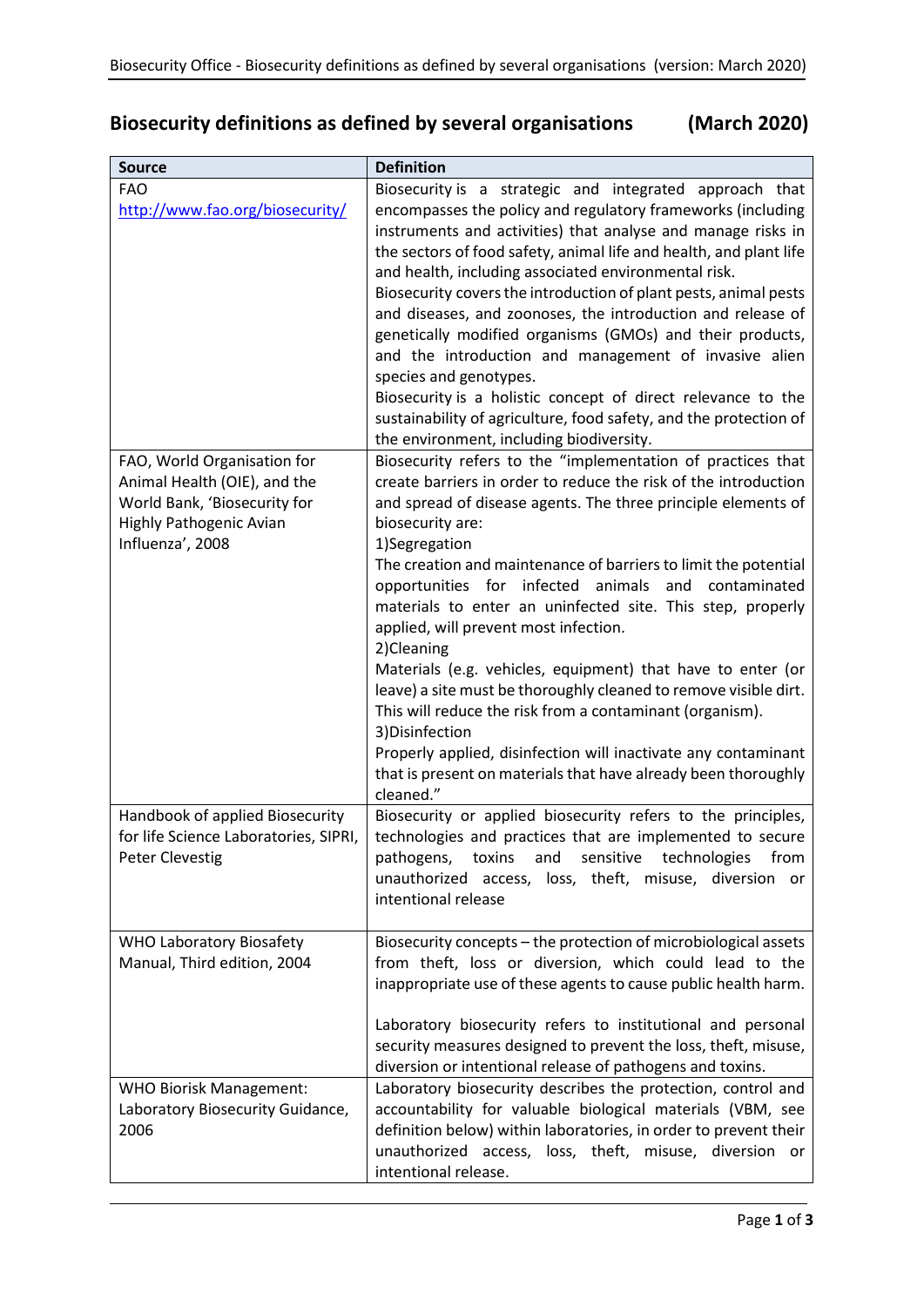| <b>WHO Joint External Evaluation</b><br>Tool, Second Edition                                                                  | Laboratory biosecurity describes the protection, control and<br>accountability for valuable biological materials within<br>laboratories as well as information related to these materials<br>and dual-use research, in order to prevent their unauthorized<br>access, loss, theft, misuse, diversion or intentional release.                                                                                                                                                                                                                                                                                                                                                                                                                               |
|-------------------------------------------------------------------------------------------------------------------------------|------------------------------------------------------------------------------------------------------------------------------------------------------------------------------------------------------------------------------------------------------------------------------------------------------------------------------------------------------------------------------------------------------------------------------------------------------------------------------------------------------------------------------------------------------------------------------------------------------------------------------------------------------------------------------------------------------------------------------------------------------------|
| ISU document "Biosafety and<br>Biosecurity"<br>BWC/MSP/2008/MX/INF.1                                                          | In the setting of the BWC, it is most commonly used to refer to<br>mechanisms to establish and maintain the security and<br>oversight of pathogenic microorganisms, toxins and relevant<br>resources.                                                                                                                                                                                                                                                                                                                                                                                                                                                                                                                                                      |
| Final Document of the Sixth<br>Review Conference,<br>BWC/CONF.VI/6                                                            | Not a definition of biosecurity, but in the context of Article III<br>and IV a call for Member States to adopt:<br>"legislative, administrative, judicial and other measures,<br>including penal legislation, designed to ensure the safety and<br>security of microbial or other biological agents or toxins in<br>laboratories, facilities, and during transportation, to prevent<br>unauthorized access to and removal of such agents or toxins."                                                                                                                                                                                                                                                                                                       |
| <b>Best Practice Guidelines on</b><br><b>Biosecurity for Biological Resource</b><br>Centres, OECD, 2007                       | Institutional and personal security measures and procedures<br>designed to prevent the loss, theft, misuse, diversion or<br>intentional release of pathogens, or parts of them, and toxin-<br>producing organisms, as well as such toxins that are held,<br>transferred and/or supplied by Biological Resource Centres                                                                                                                                                                                                                                                                                                                                                                                                                                     |
| An efficient and practical<br>approach to biosecurity, Centre<br>for biosecurity and<br>biopreparedness                       | A set of preventive measures to protect humans, animals and<br>plants against the malicious use, directly or indirectly, of<br>biological agents, parts thereof, or their toxins                                                                                                                                                                                                                                                                                                                                                                                                                                                                                                                                                                           |
| <b>Preventing Biological Threats:</b><br>What You Can Do, Bradford<br>Disarmament Research Centre,<br>University of Bradford, | As discussed in Chapter One this term can have different<br>meanings in different contexts. As used here, Biosecurity can<br>be divided into Laboratory/Facility Biosecurity and wider Dual-<br>Use Biosecurity. Laboratory Biosecurity consists of protection,<br>control and accountability measures implemented to prevent<br>the loss, theft, misuse, diversion or intentional release of<br>biological agents and related resources, as well as<br>unauthorised access to, retention or transfer of such material.<br>Wider Dual-Use Biosecurity consists of measures such as<br>oversight of research, codes of conduct and education<br>requirements designed to ensure that the results of benign<br>research are not misused for malign purposes. |
| Cen Workshop Agreement (CWA)<br>15793, Laboratory biorisk<br>management standard, 2008                                        | (adapted from: WHO/CDS/EPR/2006.6) laboratory biosecurity<br>describes the protection, control and accountability for<br>biological agents and toxins within laboratories, in order to<br>prevent their loss, theft, misuse, diversion of, unauthorized<br>access or intentional unauthorized release<br>NOTE In the context of this standard biosecurity is restricted<br>to laboratory biosecurity; laboratory includes animal and<br>manufacturing facilities, and does not include all aspects of<br>biosecurity in the sense of national or regional control                                                                                                                                                                                          |